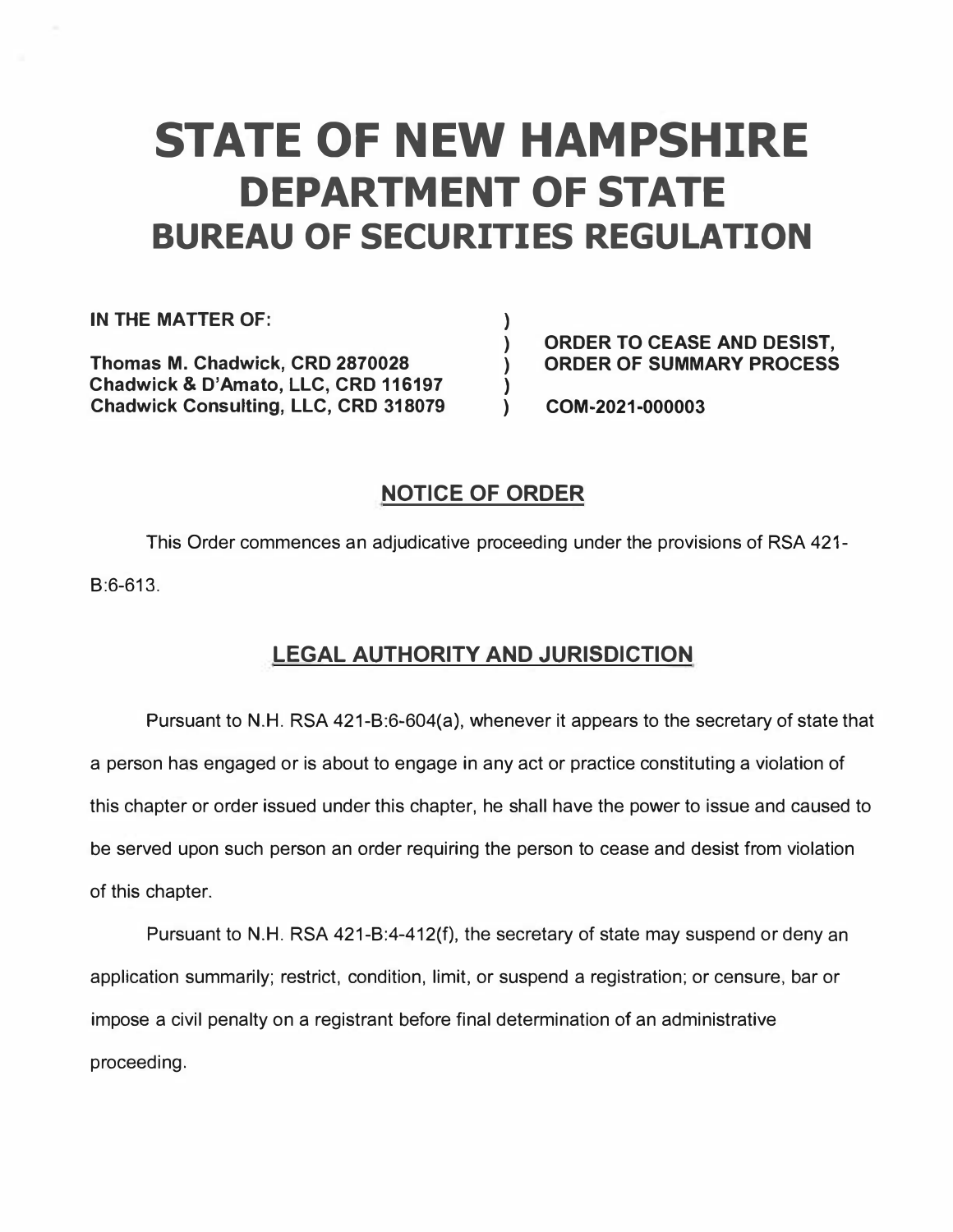**Pursuant to N.H. RSA 421-B:6-604(d),in a final order, the secretary of state may impose a civil penalty up to a maximum of \$2,500 for a single violation. In addition, every such person who is subject to such civil penalty, upon hearing, and in addition to any other penalty provided for by law, be subject to such suspension, revocation or denial of any registration or license, or be barred from registration or licensure, including the forfeiture of any application fee.** 

**Pursuant to N.H. RSA 421-B:6-604(e), after notice and hearing, the secretary of state may enter an order of rescission, restitution, or disgorgement direct to a person who has violated certain provisions of this chapter** 

**Pursuant to N.H. RSA 421-B:6-604(g), in any investigation to determine whether any person has violated or is about to violate this title or any rule or order under this title, upon the secretary of state's prevailing at hearing, or the person charged with the violation being found in default, or pursuant to a consent order issued by the secretary of state, the secretary of state shall be entitled to recover the costs of the investigation, and any related proceedings, including reasonable attorney's fees, in addition to any other penalty provided for under this chapter.** 

## **NOTICE OF RIGHT TO REQUEST A HEARING**

**Pursuant to RSA 421-B:6-604, Respondent has a right to request a hearing. Within 15 days after receipt of a request, the matter will be scheduled for a hearing. If a hearing is not**  requested and none is ordered by the secretary of state within 30 days after the date of service **of the order, the order becomes final by operation of law.**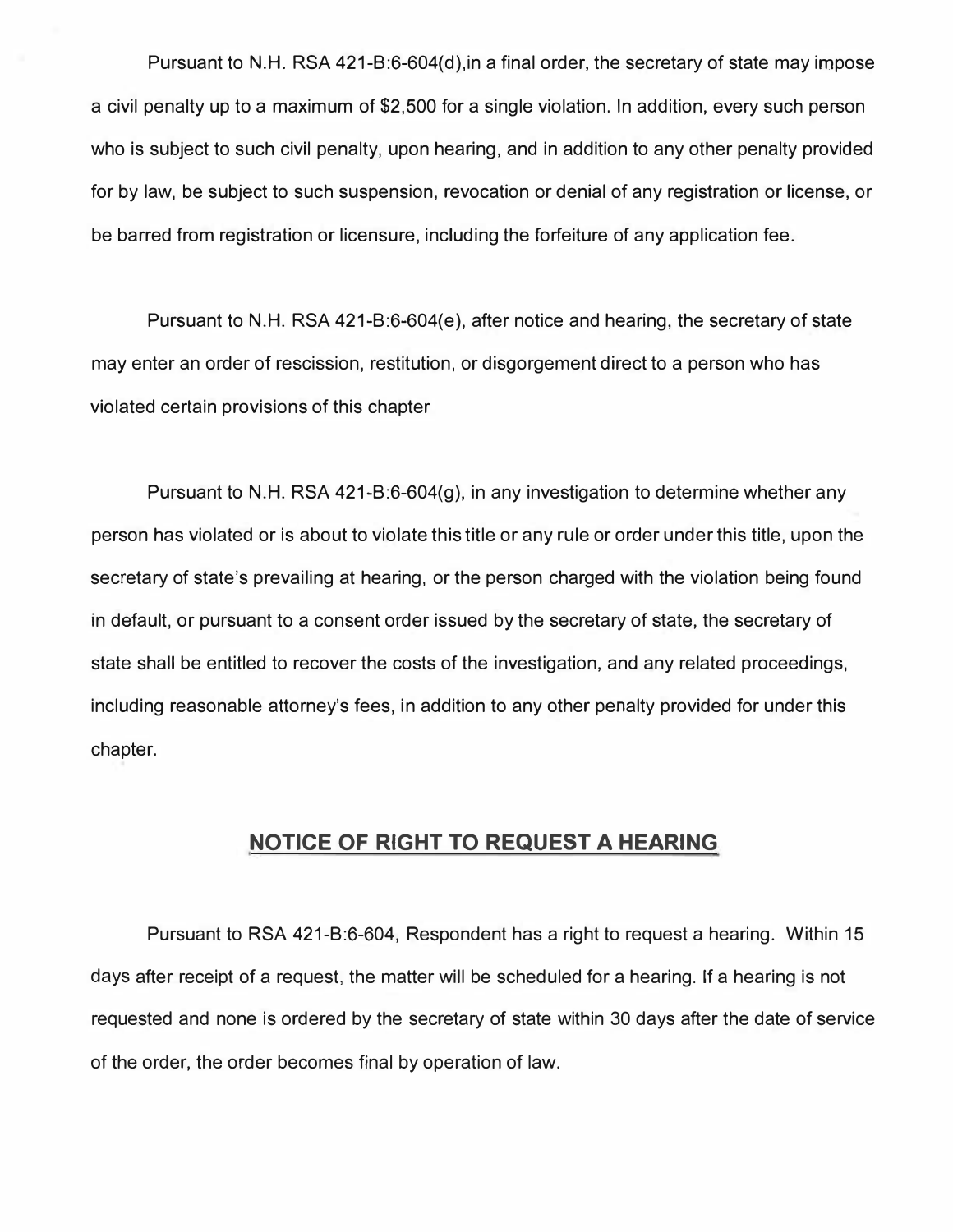**Any such request for a hearing shall be in writing, signed by the Respondent or by the duly authorized agent of the above named Respondent, and shall be delivered either by hand or certified mail, return receipt requested, to the Bureau of Securities Regulation, Department of State, 25 Capitol Street, Concord, New Hampshire 03301. Respondent has the right to be represented by counsel.** 

# **STATEMENT OF ALLEGATIONS**

**The allegations contained in the Staff Petition for Relief dated April 28, 2022, (a copy of which is attached hereto) are incorporated by reference hereto.** 

# **ORDER**

**WHEREAS, finding it necessary and appropriate and in the public interest, and for the protection of investors and consistent with the intent and purposes of the securities laws of the State of New Hampshire, and** 

**WHEREAS, finding that the public interest would be irreparably harmed by delay in issuing an order of suspension, revocation or bar from licensure, and** 

**WHEREAS, finding that the allegations contained in the Staff Petition, if proved true and correct, form the legal basis of the relief requested,** 

## **IT IS HEREBY ORDERED, THAT:**

**Respondent is ordered to immediately cease and desist from further violations of N.H. RSA 421-B** 

**Respondent is summarily barred from investment adviser licensure in the State of New Hampshire.**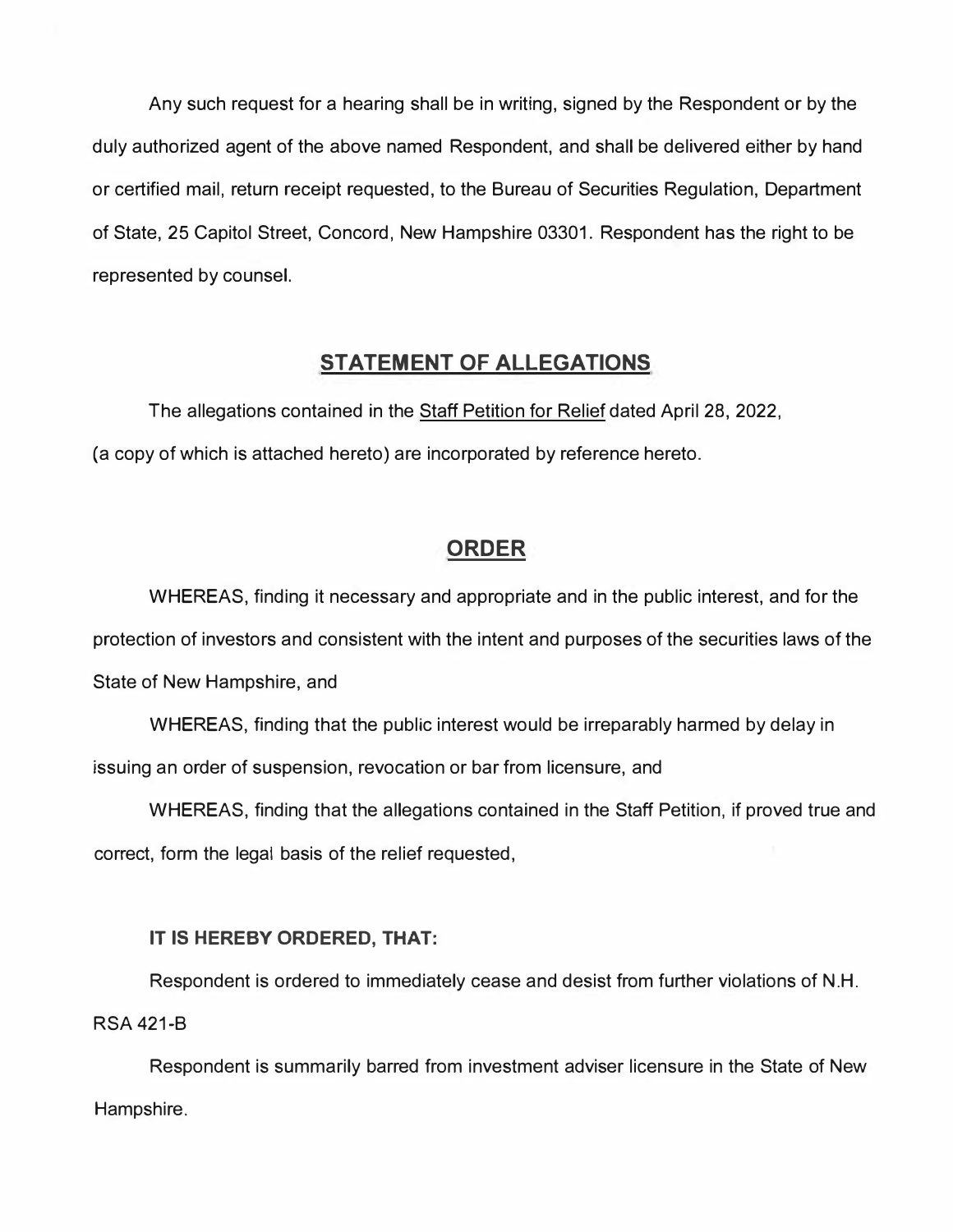**Respondent shall pay restitution for any losses incurred as a result of the unlawful trading described in the Bureau's Staff Petition for Relief, the amount of which shall be determined by the Hearing Officer.** 

**Respondent shall pay a fine, the amount of which to be determined by the Hearing Officer.** 

**Respondent shall pay the Bureau's cost of investigation and enforcement, the amount of which to be determined by the Hearing Officer.** 

**SIGNED,** 

**DAVID SCANLAN SECRETARY OF STATE BY HIS DESIGNEE:** 

Date:  $\frac{\Delta_{\text{max}}}{28}$  2022

Lerme

**BARRY Y. GLENNON, Director N.H. Bureau of Securities Regulation**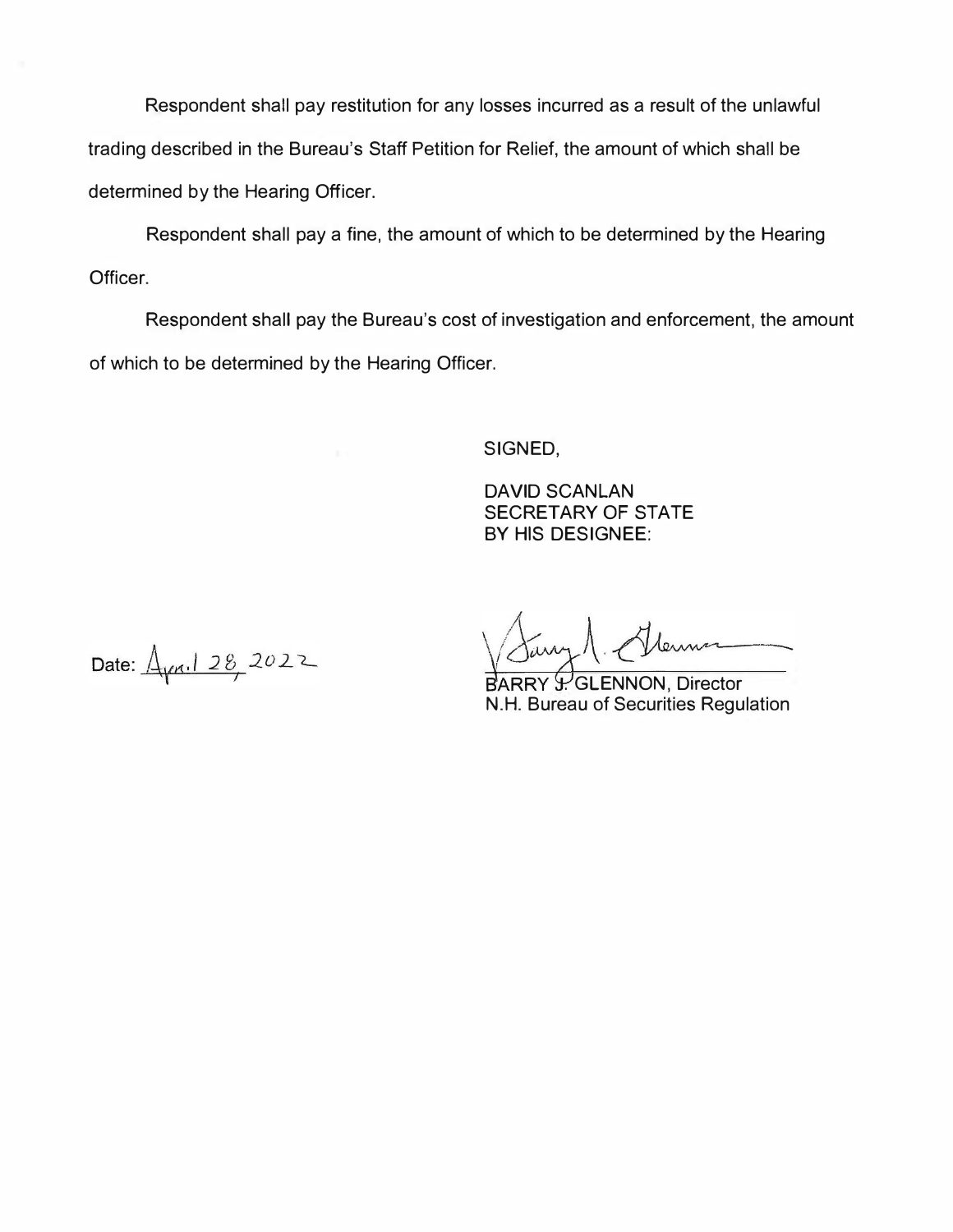STATE OF NEW HAMPSHIRE DEPARTMENT OF STATE BUREAU OF SECURITIES REGULATION 25 CAPITOL STREET CONCORD, NH 03301

#### **STAFF PETITION FOR EMERGENCY RELIEF IN THE MATTER OF:**

**Thomas M. Chadwick (CRD: 2870028) Chadwick & D' Amato, LLC (CRD: 116197) Chadwick Consulting, LLC (CRD: 318079)** 

**No. COM-2021-000003** 

### **INTRODUCTION**

The New Hampshire Department of State, Bureau of Securities Regulation ("Bureau") hereby petitions the Director for Emergency Relief and a summary order in the matter of Thomas M. Chadwick ("Chadwick"), Chadwick & D' Amato, LLC ("Chadwick & D' Amato") and Chadwick Consulting, LLC ("Chadwick Consulting") (CRD numbers captioned above and collectively referred to as "Respondents"). The Bureau petitions the Director to issue an order directing Chadwick to immediately cease and desist from acting as an unlicensed investment advisor, acting as an unlicensed broker-dealer, from fraudulently using the credentials of former clients to access accounts and from further violating N.H. RSA 421-B. The Bureau further petitions the Director to issue an order permanently barring Chadwick from any securities registration in the State of New Hampshire, for restitution as a result of any losses incurred from the unlawful trading, to pay fines and costs as indicated further in the Petition, and for further relief described herein.

#### **II.**

**I.** 

#### **STATEMENT OF FACTS**

The Bureau hereby alleges the following statements of fact in support of its Staff Petition for Emergency Relief:

1. Thomas M. Chadwick is a resident of New London, New Hampshire, who was registered as an investment advisor representative in the State of New Hampshire until December 23, 2021 at which time his registration was terminated and he has not been registered since that date.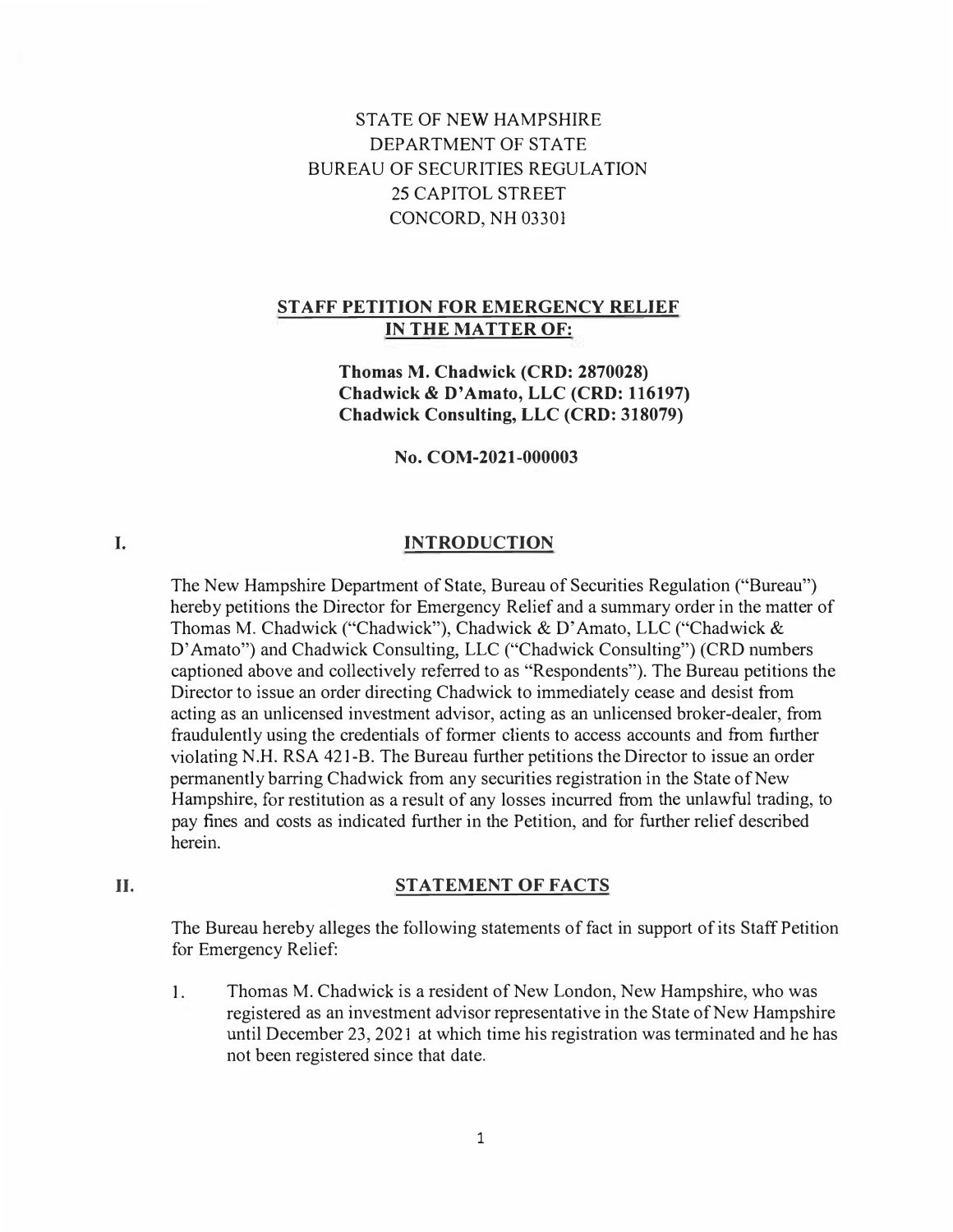- **2. Chadwick's registration was held with Chadwick & D' Amato, LLC, which also operated out of New London, New Hampshire since approximately 2000.**  Chadwick was a principal of Chadwick & D'Amato. Chadwick & D'Amato's **registration was terminated on December 31, 2021. While registered, Chadwick conducted his fee-based investment advisory business through Fidelity Brokerage**  Services, LLC ("Fidelity").
- **3. On December 7, 2021, Chadwick filed an application with the Bureau to open a new investment advisory firm to be based out of New London, New Hampshire, called Chadwick Consulting, LLC, which is currently pending. Chadwick Consulting is not and has never been approved or licensed in the State of New Hampshire.**
- **4. As of December 31, 2021, Fidelity decided not to continue its relationship with Chadwick, and sent a letter to Chadwick & D' Amato's former clients explaining the end of the relationship and indicating that Chadwick could no longer access or manage their accounts. The letter also stated: "As a reminder, you should never share your ... customer ID, or password with anyone."**
- **5. The Bureau began an investigation into Chadwick in 2021 pursuant to a complaint received by the Bureau and related to possible unlawful trading of a product with the ticker symbol "REML," which was widely traded by Chadwick in his clients' accounts and which incurred si**gn**ificant losses. While the Bureau has serious concerns related to this trading activity, and while future enforcement action is likely to be brought in relation to it, this present Petition for Emergency Relief does not relate to the concerning product, but instead pertains to potentially ongoing fraudulent and unlicensed activity uncovered in the course of the investigation.**
- **6. On March 24, 2022, in furtherance of the Bureau's investigation, the Bureau sent out a survey to former clients of Chadwick containing questions regarding their relationship with Chadwick, client experiences with REML, and to gather background information and data on former clients. As responses to the survey were sent back to the Bureau, several former clients indicated that they recently had contact with Chadwick (after his registration tenninated in December 2021), which raised concerns as to whether or not unregistered activity was occurring.**
- **7. As more surveys were returned to the Bureau, and as more of Chadwick's former clients began contacting the Bureau about the investigation, the Bureau began interviewing fonner clients and taking statements from them about their experiences with Chadwick and REML. Through these discussions, the Bureau learned that Chadwick had been meeting with clients, discussing their accounts, and had advised some clients that since their portfolios had apparently been rebalanced in December, there was not a need for them to take any current action. The Bureau also learned that Chadwick had sent out an email memorandum about**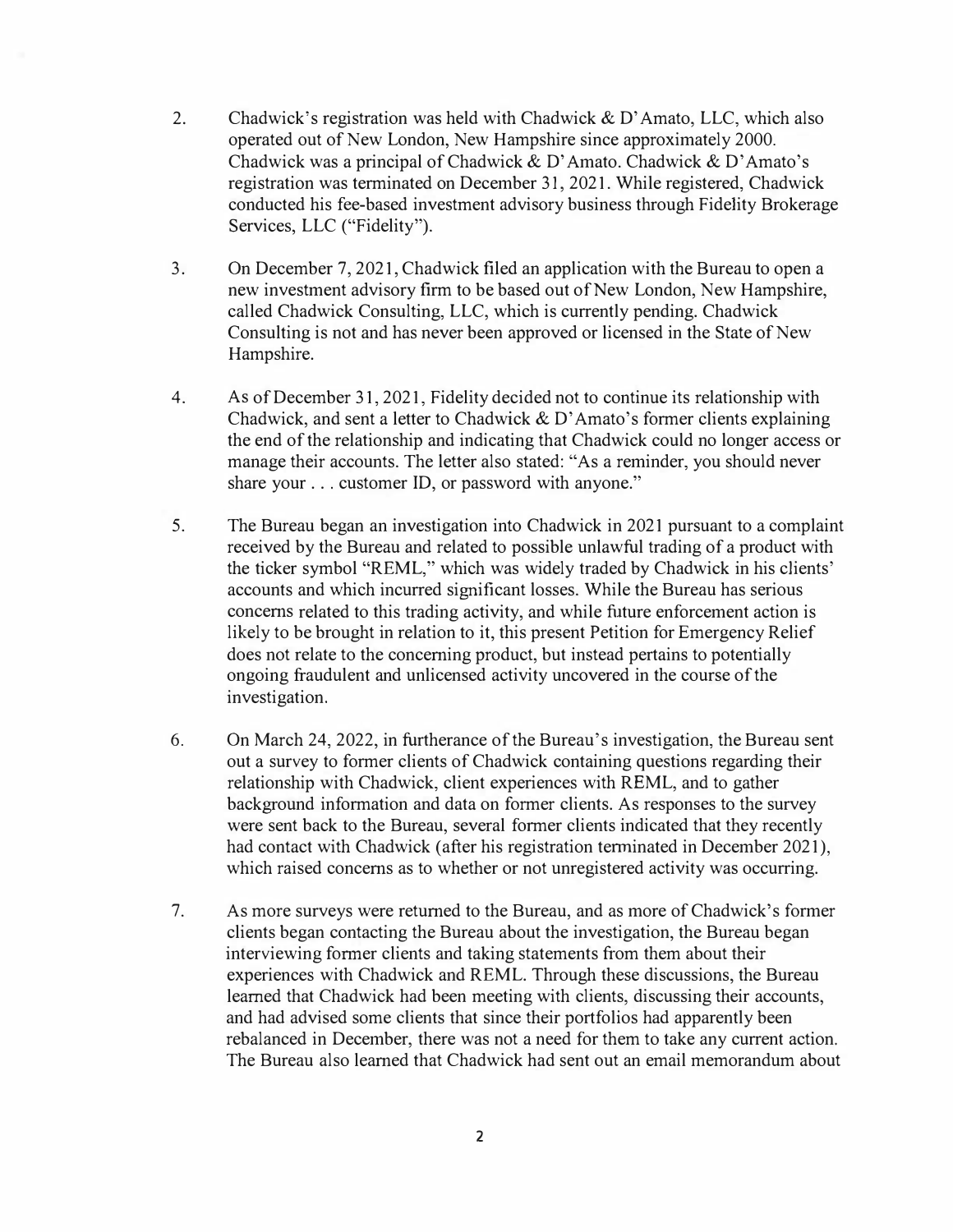**the Bureau's investigative survey which invited clients to contact him, as well as encouraging his former client base to send the Bureau "letters of support."** 

- **8. On April 13, 2022 the Bureau met with an elderly former client from New Hampshire. The client told the Bureau that she had recently had discussions with Chadwick about her investments and accounts. The client then revealed to the Bureau that Chadwick had asked her for her Fidelity user identification and password. She then revealed that Chadwick had used his own computer to impersonate her, logged into her account, pretended to be the client, and effected trades and transactions. She explained that as a result of Chadwick's impersonation, Fidelity had apparently flagged and locked down her account, and that she was unable to access her funds, resulting in financial hardship. Further, the Bureau was told by at least one other customer that he had also shared login and password information with Chadwick in the past.**
- 9. **On April 15, 2022 Fidelity informed the Bureau that a device that they believe to belong to Chadwick had accessed twenty-seven (27) different retail accounts of former Chadwick clients, and possibly more, since January 1, 2022, and was using the client login credentials to access each account. Fidelity further indicated that various securities were purchased in the accounts and that there was a**  "pattern of trading" conducted in several of the accounts. As a result, Fidelity had **taken action and locked down the accounts, forced password and login resets, and reassigned account numbers for the 27 former clients that Chadwick had impersonated.**
- **10. The Bureau further learned of an email that Chadwick had sent on January 10, 2022 (at which time he was not registered in any capacity) stating to a former client "you and I can establish online access for your accounts at fidelity.com, and manage through this portal. We can move money and make investment changes, as necessary." Further, the Bureau learned of numerous other emails sent after Chadwick's licensure had terminated that contained various statements providing investment advice. The Bureau also learned that Chadwick represented to clients via email that he expected to be back on Fidelity platform and licensed in the near future.**
- **11. The Bureau remains concerned that Chadwick may be continuing to attempt to access former clients' accounts at Fidelity or other financial institutions.**

#### **III. ALLEGATIONS AND STATEMENTS OF LAW**

**The staff of the Bureau herby petitions the Director and makes the following statements of law under New Hampshire Revised Statutes Annotated 421-B and the regulations and laws thereunder:** 

**1. Chadwick is a "person" within the meaning of N.H. RSA 421-B: 1-102(39).**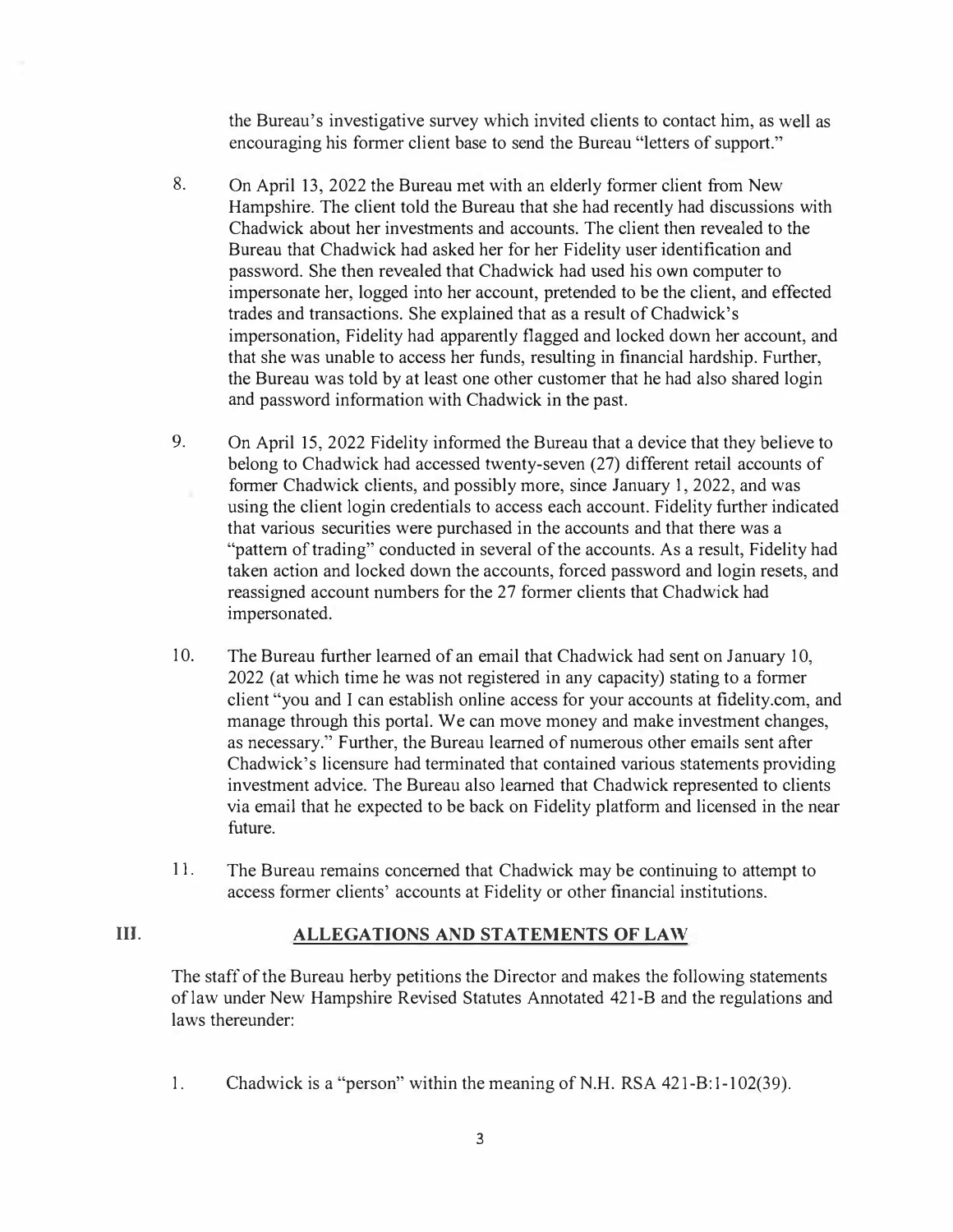- **2. Pursuant to N.H. RSA 421-B:1-102(6), Broker-dealer "means a person engaged in the business of effecting transactions in securities for the account of others or for the person's own account.**
- **3. Pursuant to N.H. RSA 421-B:1-102 (3) Agent "means an individual, other than a broker-dealer, who represents a broker-dealer in effecting or attempting to effect purchases or sales of securities or represents an issuer in effecting or attempting to effect purchases or sales of the issuer's securities."**
- **4. Pursuant to N.H. RSA 421-B:1-102 (26) Investment adviser "means a person that, for compensation, engages in the business of advising others, either directly or through publications or writings, as to the value of securities or the advisability of investing in, purchasing, or selling securities or that, for compensation and as a part of a regular business, issues or promulgates analyses or reports concerning securities. "**
- **5. Pursuant to N.H. RSA 421-B: 1-102 (27), " Investment adviser representative means an individual employed by or associated with an investment adviser or federal covered investment adviser and who makes any recommendations or otherwise gives investment advice regarding securities, manages accounts or portfolios of clients, determines which recommendation or advice regarding securities should be given, provides investment advice or holds herself or himself out as providing investment advice, receives compensation to solicit, offer, or negotiate for the sale of or for selling investment advice, or supervises employees who perform any of the foregoing."**

#### **Unlicensed Activity**

- **6. Pursuant to N.H. RSA 421-B:4-401(a), "It is unlawful for a person to transact business in this state as a broker-dealer unless the person is registered under this chapter as a broker-dealer. " Pursuant to N.H. RSA 421-B:4-402 (a), "It is unlawful for an individual to transact business in this state as an agent unless the individual is registered under this chapter as an agent. " Chadwick directly violated these provisions by using his former clients' private login credentials to access the Fidelity platform and broker trades on an unregistered basis.**
- **7. Pursuant to N.H. RSA 421-B:4-403(a), "It is unlawful for a person to transact business in this state as an investment adviser unless the person is registered under this chapter as an investment adviser. " Pursuant N.H. RSA 421-B:4-404 (a), "It is unlawful for an individual to transact business in this state as an investment adviser representative unless the individual is registered under this chapter as an investment adviser representative." Chadwick directly violated these provisions by accessing former clients' accounts for the purposes of providing investment advice on an unregistered basis.**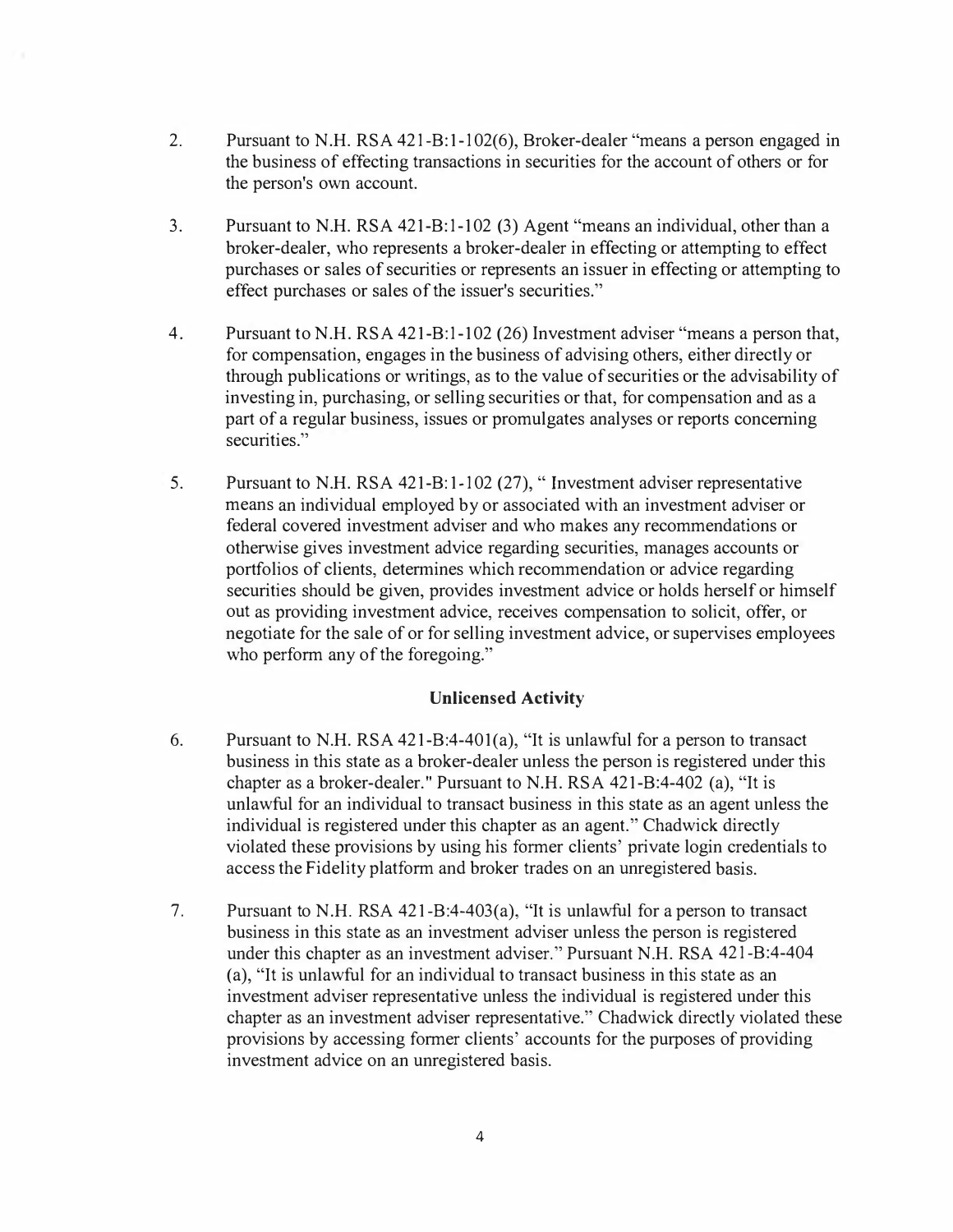#### **General Fraud**

**8. Pursuant to N. H. RSA 421-B:5-50l(a)(3), "General fraud. It is unlawful for a person, in connection with the offer, sale, or purchase of a security, directly or indirectly, to ... engage in an act, practice, or course of business that operates or would operate as a fraud or deceit upon another person." Chadwick directly violated this provision and committed fraud by impersonating former clients while accessing Fidelity's brokerage platform. In doing so, Chadwick engaged in acts of deception and deceit on Fidelity by posing as clients and brokering trades, despite the fact that Fidelity had explicitly ended its relationship with Chadwick. As a result, Chadwick caused the former clients' accounts to be locked and inaccessible for a period of time.** 

#### **Investment Advisor Fraud**

**9. Pursuant to N.H. RSA 421-B:5-502(a), "Fraud in providing investment advice. It is unlawful for any person that advises others for compensation, either directly or indirectly or through publications or writings, as to the value of securities or the advisability of investing in, purchasing, or selling securities or that, for compensation and as part of a regular business, issues or promulgates analyses or reports relating to securities: (1) to employ a device, scheme, or artifice to defraud another person; or (2) to engage in an act, practice, or course of business that operates or would operate as a fraud or deceit upon another person." Further, and**  in accordance with N.H. RSA  $421-B:5-502(b)(2)$  "a person who is an investment **adviser or investment adviser representative is a fiduciary and has a duty to act primarily for the benefit of the person's clients .. . an investment adviser representative shall not engage in unethical business practices .. .. " Chadwick directly violated this provision and committed fraud by impersonating former clients while accessing Fidelity's brokerage platform. In doing so, Chadwick engaged in acts of deception and deceit on Fidelity by posing as clients and recommending and brokering trades, despite the fact that Fidelity had explicitly ended its relationship with Chadwick. Further, Chadwick breached his fiduciary duties to the 27 former clients whose accounts he fraudulently accessed by 1) causing the accounts to be locked; 2) causing new account numbers to be generated; and 3) causing these client funds to be inaccessible for a period of time due to the fraudulent access.** 

#### **Dishonest and Unethical Practices**

**10. Pursuant to N.H. RSA 421-B:4-412(c), "If the secretary of state finds that the**  order is in the public interest and subsection (d) other than subsection (d)(7),  $(d)(11)$  or  $(d)(14)$  authorizes the action. an order under this chapter may censure, **impose a bar, or impose a civil penalty in an amount not to exceed a maximum of \$2,500 for each violation on a registrant and if the registrant . ... " In accordance**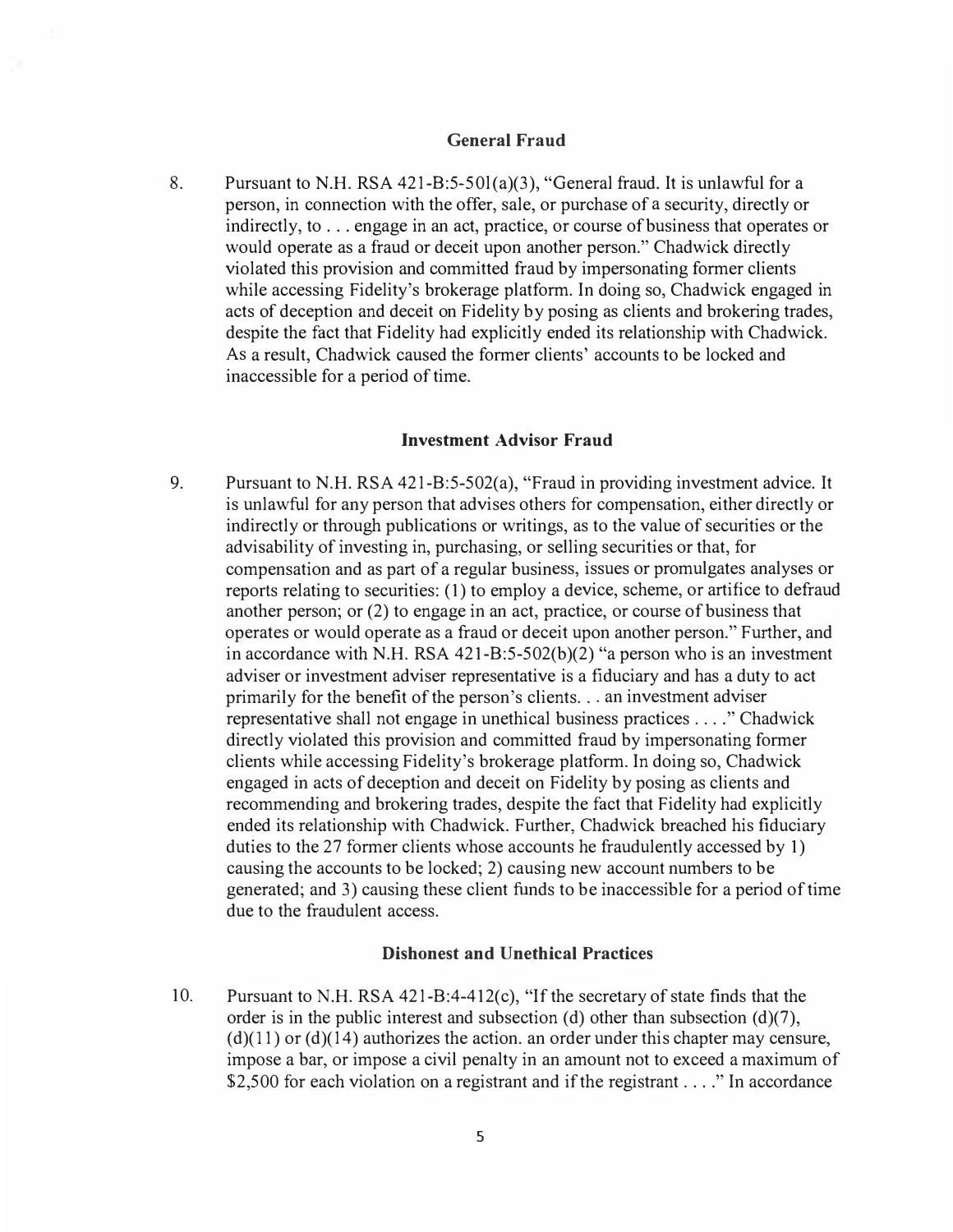with subsection (d)(13) of the same chapter, a disciplinary condition is created **when a person under the chapter, "has engaged in dishonest or unethical practices in the securities . .. business within the last 10 years." Chadwick is directly subject to these provisions. By fraudulently utilizing his former clients' personal credentials to impersonate them and gain access to their accounts, Chadwick acted in a way that was both dishonest and unethical. Among other things, his actions constitute deception and a deliberate attempt to circumvent both Fidelity controls and governmental oversight.** 

#### **Legal Authority**

- **11. Pursuant to N.H. RSA 421-B:6-604(a), whenever it appears to the secretary of state that any person has engaged or is about to engage in any act or practice constituting a violation of this chapter or order issued under this chapter, he shall have the power to issue and cause to be served upon such person an order requiring the person to cease and desist from violations of this chapter. Chadwick is subject to this provision and should be ordered to cease and desist from accessing former clients' accounts wherever located, conducting broker-dealer activities while unregistered, conducting investment advisory activities while unregistered, and from further violating RSA 421-B in any capacity.**
- **12. Pursuant to N.H. RSA 421-B:6-604(d), in a final order, the secretary of state may impose a civil penalty up to a maximum of \$2,500 for a single violation. In addition, every such person who is subject to such civil penalty, upon hearing, and in addition to any other penalty provided for by law, be subject to such suspension, revocation, or denial of any registration or license, or be barred from registration or licensure, including the forfeiture of any application fee. Chadwick is subject to this provision and should be fined in an amount to be determined by the Hearing Officer. Additionally, Chadwick should be barred permanently from future securities licensure for the conduct described herein.**
- **13. Pursuant to N.H. RSA 421-B:4-412(f) "Summary Process," "The secretary of state may suspend or deny an application summarily; restrict, condition, limit, or suspend a registration; or censure, bar, or impose a civil penalty on a registrant before final determination of an administrative proceeding. Upon the issuance of an order, the secretary of state shall promptly notify each person subject to the order that the order has been issued, the reasons for the action, and that within 15 days after the receipt of a request in a record from the person the matter will be scheduled for a hearing. If a hearing is not requested and none is ordered by the secretary of state within 30 days after the date of service of the order, the order becomes final by operation oflaw. If a hearing is requested or ordered, the secretary of state, after notice of and opportunity for hearing to each person subject to the order, may modify or vacate the order or extend the order until final determination." Chadwick is subject to this provision, and this provision should be incorporated into and support the same relief as in preceding paragraph 10.**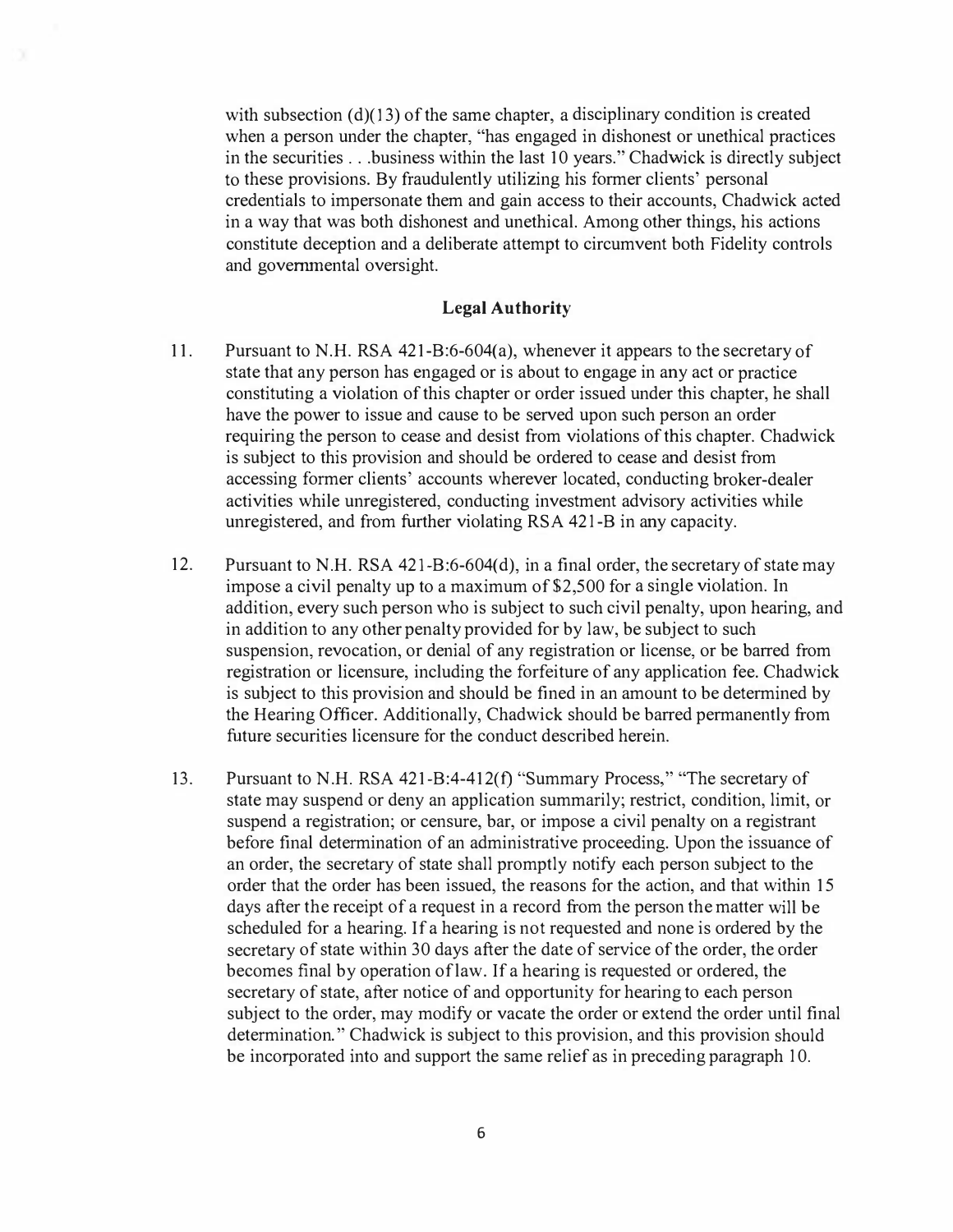- **14. Pursuant to N.H. RSA 421-B:6-604(e), after notice and hearing, the secretary of state may enter an order of rescission, restitution, or disgorgement directed to a person who has violated certain provisions ofN.H. RSA 421-B. Chadwick is subject to this provision and should be ordered to pay restitution to be determined for any and all losses incurred as a result of his unlawful broker-dealer and/or investment advisory services referenced herein.**
- **15. Pursuant to N.H. RSA 421-B:6-604(g), in any investigation to determine whether any person has violated or is about to violate this title or any rule or order under this title, upon the secretary of state's prevailing at hearing, or the person charged with the violation being found in default, or pursuant to a consent order issued by the secretary of state, the secretary of state shall be entitled to recover the costs of the investigation, and any related proceedings, including reasonable attorney's fees, in addition to any other penalty provided for under this chapter. Chadwick is subject to this provision and should be ordered to pay costs as determined by the hearing officer.**

#### **IV. RELIEF REQUESTED**

**The Bureau makes the following requests for relief in the above-referenced matter as authorized by N.H. RSA 421-B:** 

- **1. Find as fact the statements contained in Section II, the Statement of Facts.**
- **2. Make conclusions of law relative to the statements contained in Section III, the Allegations and Statements of Law.**
- **3. Pursuant to N.H. RSA 42 l -B:6-604(a), order Chadwick to immediately cease and desist from accessing former clients' accounts wherever located, conducting broker-dealer activities while unregistered, conducting investment advisory activities while unregistered, and from further violations ofN. H. RSA 421-B.**
- **4. Pursuant to N.H. RSA 421-B:6-604(d), bar Chadwick permanently from any securities licensure in New Hampshire.**
- **5. Pursuant to N.H. RSA 421-B:6-604(d), fine Chadwick as to be detennined by the Hearing Officer.**
- **6 Pursuant to N .H. RSA 42 l -B:6-604( e ), order Chadwick to pay restitution for any losses incurred as a result of the unlawful trading described herein, and to be determined.**
- **7. Pursuant to N.H. RSA 6-604(g), order Chadwick to pay the Bureau's costs of investigation and enforcement.**